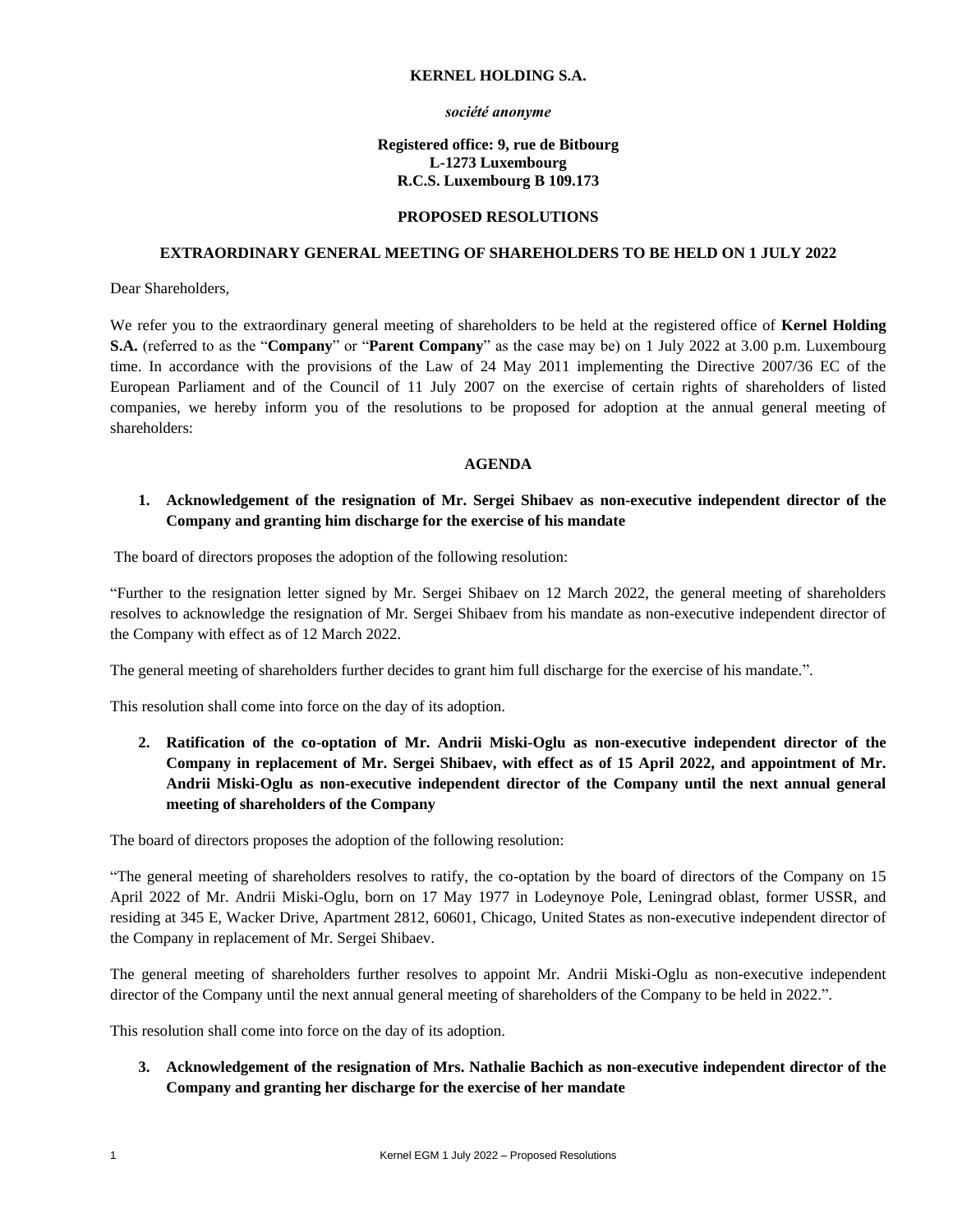The board of directors proposes the adoption of the following resolution:

"Further to the resignation letter signed by Mrs. Nathalie Bachich on 7 May 2022, the general meeting of shareholders resolves to acknowledge the resignation of Mrs. Nathalie Bachich from her mandate as non-executive independent director of the Company with effect as of 22 May 2022.

The general meeting of shareholders further decides to grant her full discharge for the exercise of her mandate.".

This resolution shall come into force on the day of its adoption.

**4. Ratification of the co-optation of Mrs. Daria Anna Danilczuk as non-executive independent director of the Company in replacement of Mrs. Nathalie Bachich, with effect as of 22 May 2022, and appointment of Mrs. Daria Anna Danilczuk as non-executive independent director of the Company until the next annual general meeting of shareholders of the Company**

The board of directors proposes the adoption of the following resolution:

"The general meeting of shareholders resolves to ratify, the co-optation by the board of directors of the Company on 22 May 2022 of Mrs. Daria Anna Danilczuk, born on 13 June 1987 in Lublin, Poland, and residing at rue de Miléant 5, 1203 Geneva, Switzerland as non-executive independent director of the Company in replacement of Mrs. Nathalie Bachich.

The general meeting of shareholders further resolves to appoint Mrs. Daria Anna Danilczuk as non-executive independent director of the Company until the next annual general meeting of shareholders of the Company to be held in 2022.".

This resolution shall come into force on the day of its adoption.

# **5. Amendment of articles 1, 5, 7, 10 and 11 of the articles of association of the Company**

The board of directors proposes the adoption of the following resolution:

"**WHEREAS** the general meeting of shareholders acknowledges that it is intended to perform amendments to article 1 of the articles of association of the Company (the "**Articles of Association**") according to the various updates of the 1915 Law.

The extraordinary general meeting of the shareholders of the Company resolves to **amend article 1** of the Articles of Association which shall henceforth read as follows:

#### **"***ARTICLE 1.*

*The registered office of the company is established in Luxembourg.*

*It may be transferred to any other place in the Grand Duchy of Luxembourg by a decision of the board of directors.*

*If extraordinary political or economic events occur or are imminent, which might interfere with the normal activity at the registered office, or with easy communication between this office and abroad, the registered office may be declared to have been transferred abroad provisionally until the complete cessation of these abnormal circumstances.*

*Such decision, however, shall have no effect on the nationality of the company.*

*Such declaration of the transfer of the registered office shall be made and brought to the attention of third parties by the organ of the company, which is best situated for this purpose under such circumstances."".*

The board of directors proposes the adoption of the following resolution: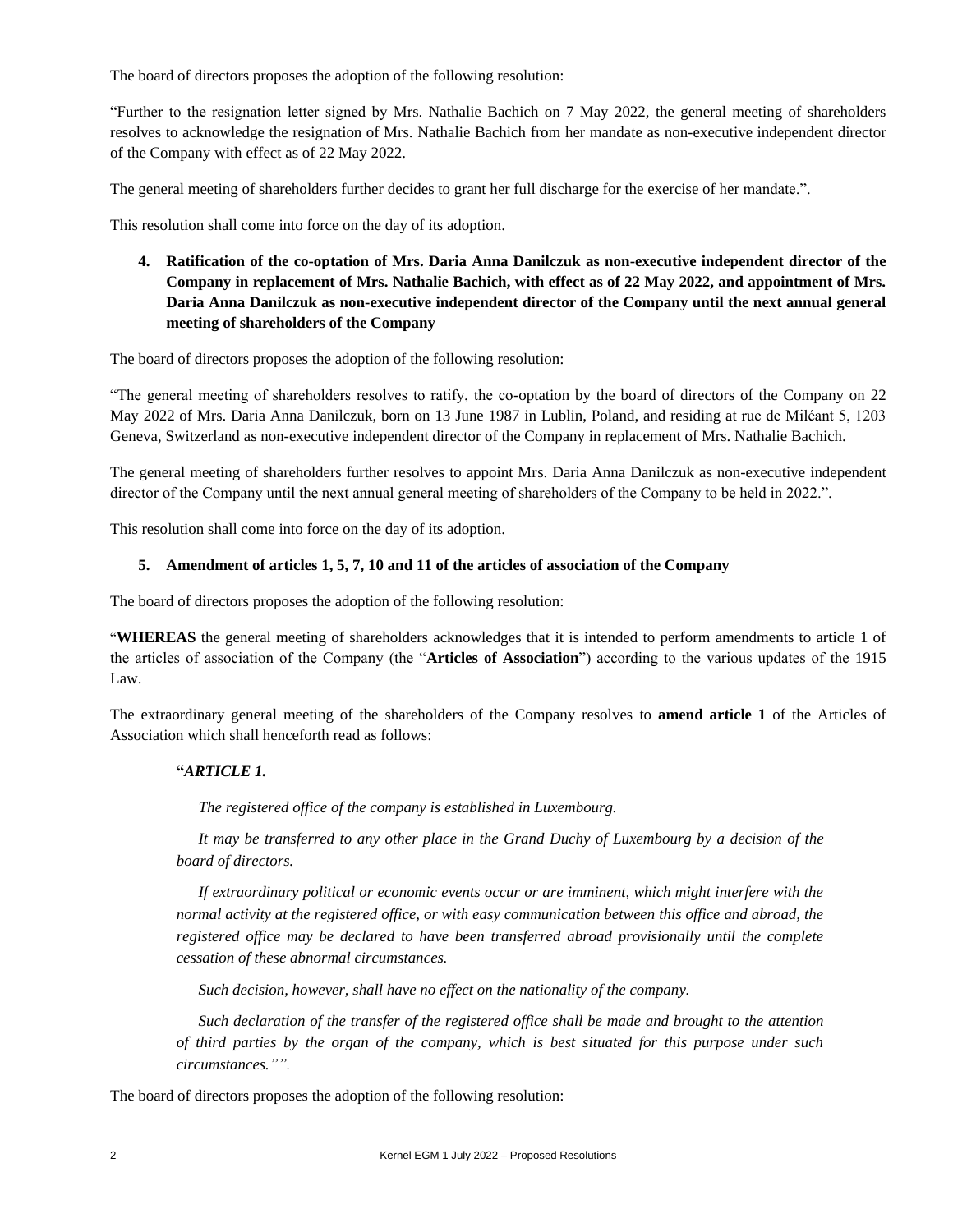"**WHEREAS** the general meeting of shareholders recalls that all call options provided to the beneficiaries of the management incentive plans were converted into phantom form and no new shares will be issued under such management incentive plans. As a result, the board of directors of the Company proposes to respectively amend article 5 of the Articles of Association.

The extraordinary general meeting of the shareholders of the Company resolves to **amend article 5** of the Articles of Association which shall henceforth read as follows:

# **"***ARTICLE 5.*

 *The share capital of the company is set at two million two hundred eighteen thousand nine hundred twenty-eight US Dollars and sixty-four cents (USD 2,218,928.64) and is divided into eighty-four million thirty-one thousand two hundred and thirty (84,031,230) shares without indication of a nominal value.*

 *The shares of the company may be created at the owner's option in certificates representing single shares or in certificates representing two or more shares.*

 *The shares shall be in a bearer or in a registered form.*

 *The company may, to the extent and under the terms permitted by law, purchase its own shares.* 

 *The corporate capital may be increased or reduced in compliance with the legal requirements."".*

The board of directors proposes the adoption of the following resolution:

"**WHEREAS** the general meeting of shareholders acknowledges that it is intended to perform amendments to article 7 of the Articles of Association in order to introduce a special voting majority of sixty percent (60%) of votes validly cast for the appointment and dismissal of directors of the Company.

The extraordinary general meeting of the shareholders of the Company resolves to **amend article 7** of the Articles of Association which shall henceforth read as follows:

# **"***ARTICLE 7.*

*The company shall be managed by a board of directors composed of at least three (3) directors, who need not to be shareholders of the company. At least two (2) directors must be independent from the company, affiliates of the company and the shareholders holding at least five per cent (5%) of total votes in the company. The directors shall be appointed by the shareholders at a general meeting of shareholders, which shall determine their number, remuneration and term of their office. The term of the office of a director may not exceed six (6) years and the directors shall hold office until their successors are elected. The directors may be reelected for consecutive terms of office.*

*In case the company is incorporated by a sole shareholder, of if, at a general meeting of shareholders, it is noted that the company only has one shareholder, the composition of the board of directors may be limited to one sole director until the next annual general meeting at which it is noted that the company has (again) more than one shareholder.*

*In this case, the sole director exercises the powers devolving on the board of directors.*

*The directors are elected or removed by a majority vote of sixty percent (60%) of the shares present or represented at the general meeting of shareholders. Any director may be removed at any time with or without cause by the general meeting of shareholders.*

*In the event of a vacancy in the office of a director because of death, retirement or otherwise, this*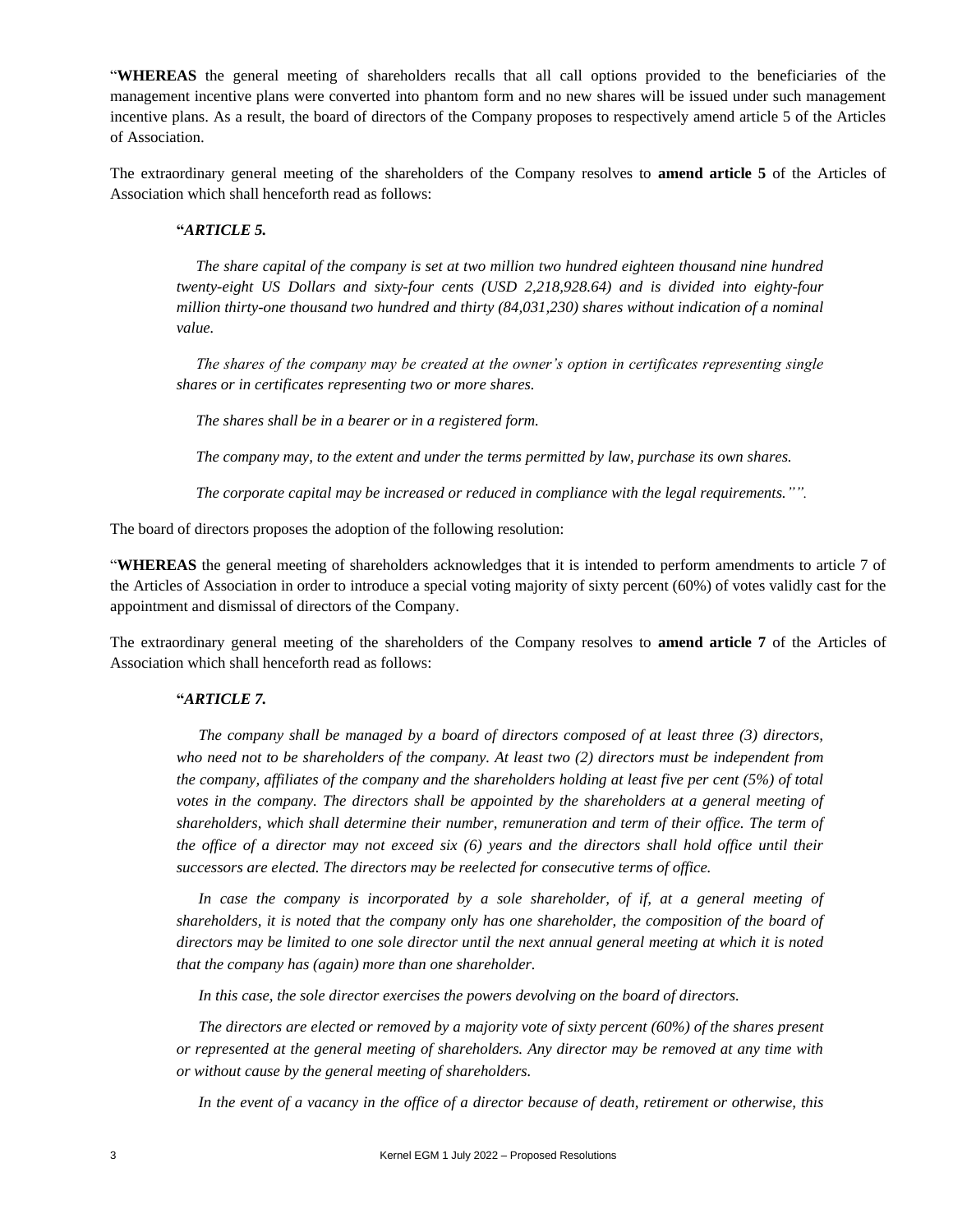*vacancy may be filled out on a temporary basis until the next general meeting of shareholders, in compliance with the applicable legal provisions."".*

The board of directors proposes the adoption of the following resolution:

"**WHEREAS** the general meeting of shareholders acknowledges that it is intended to perform amendments to article 10 of the Articles of Association according to the various updates of the 1915 Law.

The extraordinary general meeting of the shareholders of the Company resolves to **amend article 10** of the Articles of Association which shall henceforth read as follows:

# **"***ARTICLE 10.*

*"The company will be bound in any circumstances by joint signatures of two directors or by the sole signature of a managing director, without prejudice of special decisions that have been reached concerning the authorized signature in case of delegation of powers or proxies given by the board of directors pursuant to article 11 of the present articles of association."".*

The board of directors proposes the adoption of the following resolution:

"**WHEREAS** the general meeting of shareholders acknowledges that it is intended to perform amendments to article 11 of the Articles of Association according to the various updates of the 1915 Law.

The extraordinary general meeting of the shareholders of the Company resolves to **amend article 11** of the Articles of Association which shall henceforth read as follows:

## **"***ARTICLE 11.*

*The board of directors may generally or from time to time delegate the power to conduct the daily management of the company as well as the representation of the company in relation to such management as provided for by article 441-10 of the law of 10 August 1915 on commercial companies and the amendment hereto, to an executive or other committee or committees whether formed from among its own members or not, or to one or more directors, managers or other agents who may act individually or jointly. The delegation to a member of the board of directors imposes to the board of directors an obligation to report annually to the ordinary general annual meeting the remunerations, fees and any advantages granted to the delegated person. The board of directors shall determine the scope of the powers, the conditions for withdrawal and the remuneration attached to these delegations of authority including the authority to sub-delegate.*

*The board of directors may establish one or several comities composed of members of the board and / or external persons to whom it may delegate powers and functions from time to time. If an audit committee is established, at least one independent director with finance and accounting expertise should be a member of that committee.*

*The board of directors may also confer special powers upon one or more attorneys or agents of its choice."".*

These resolutions shall come into force on the day of their adoption.

#### **6. Delegation of powers**

The board of directors proposes the adoption of the following resolution:

"The general meeting of the shareholders resolves to appoint any director of the Company, (the "**Director(s)**") each acting individually, with power of substitution to take all actions and do such things on behalf and in the name of the Company